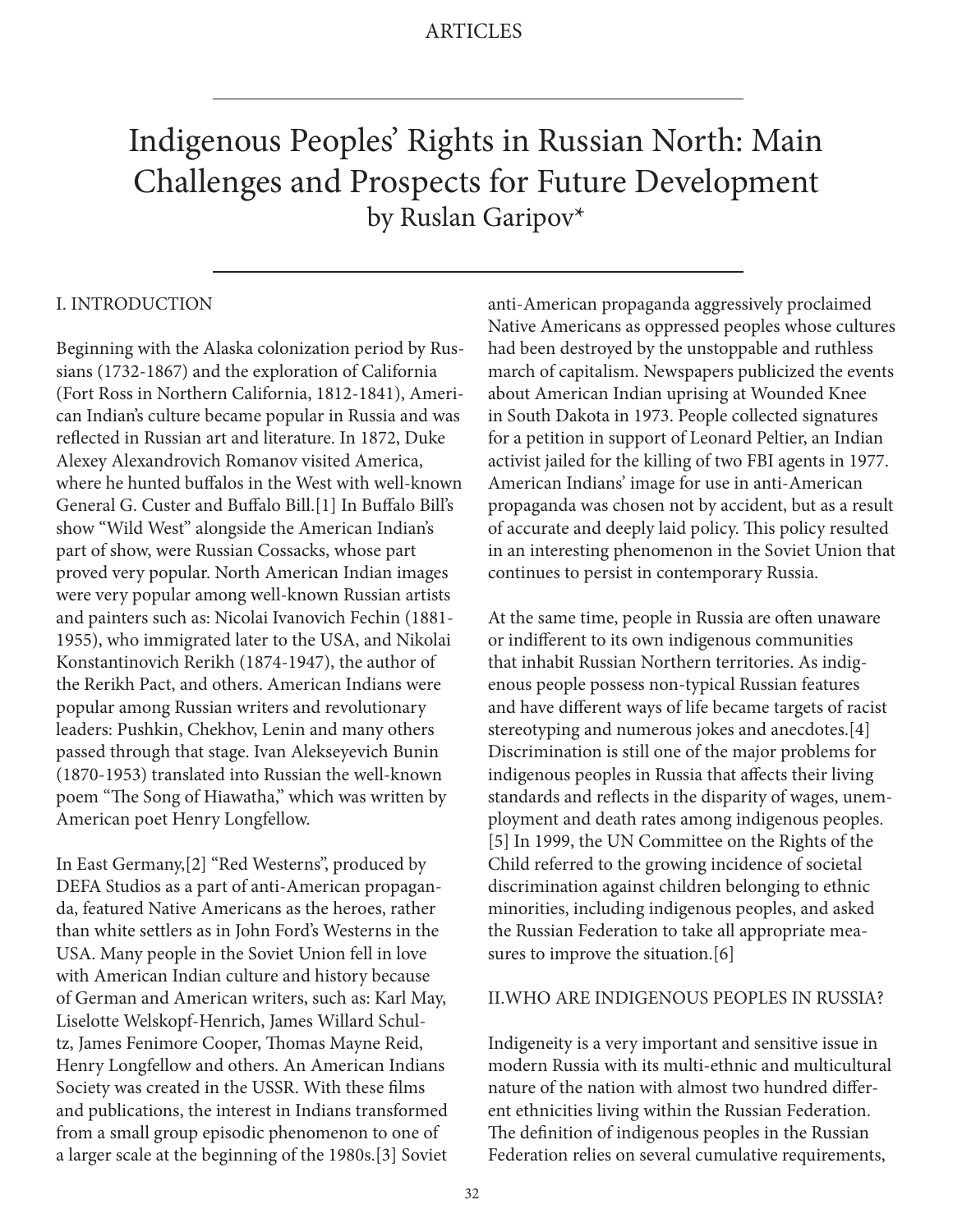outlined in the Law About Guaranties of the Rights of Indigenous Small-Numbered Peoples of the Russian Federation (1999): (1) living in the historical territories of their ancestors; (2) preserving their traditional way of life, occupations, and folk art [handicrafts]; (3) recognizing themselves as a separate ethnicity; and (4) numbering at most 50,000 people within Russia. [7] Due to the numerical threshold, indigenous peoples in Russia are called "indigenous small-numbered peoples."[8] It is rather unique worldwide and "creates asymmetrical legislative protection among groups who share similar challenges and characteristics, but are not ultimately recognized as indigenous peoples".[9] There is a unified list of indigenous peoples in Russia, which currently enumerates a list of 47 indigenous peoples, 40 of which inhabit territories of Siberia, North and the Far East of Russia.[10]

Constituting up to 0.3 percent of Russia's population, indigenous peoples of the North represent one of the poorest and most disenfranchised segments of society. [11] This isolates them from decision-making processes. The difficulty in access of information used to be the main reason for the limited international awareness about indigenous communities in Russia,[12] and the situation has changed partly due to the monitoring process of human rights treaties and partly due to the growing number and increased activities of regional and local nongovernmental organizations.[13]

It is also important to highlight that indigenous peoples are not intrinsically vulnerable, but because of external factors brought by the modern society. Considering the climate change and industrial development in the Northern territories, many indigenous groups are now in danger of disappearing because of a high risk of pollution and threats to their traditional way of life.[14] Many of them move to the cities, where they often face social exclusion, discrimination, and, finally, assimilation. Indigenous peoples are highly susceptible to unemployment, face a variety of socioeconomic challenges, find it difficult to preserve their traditional activities, and often lose their native language and culture. Of all of the problems facing indigenous peoples, the most concerning is the right to their lands and to their traditional way of life.

### III.ABORIGINAL LAW IN RUSSIA

According to the Article 69 of the Constitution, the

Russian Federation shall "guarantee the rights of the indigenous small-numbered peoples according to the universally recognized principles and norms of international law and international treaties and agreements of the Russian Federation".[15] This provision became an innovation for the Russian constitutional law is for the first time indigenous peoples were mentioned in the supreme legal authority. Article 9 of the Russian Constitution declares that land and other natural resources shall be utilized and protected in the Russian Federation as the basis of life and activity of the people living in corresponding territories.[16] But this provision was not further developed by federal law to address natural resources, animal husbandry, and specially protected territories of the North.

The Constitution of the Russian Federation, the Federal Law About Guaranties of the Rights of Indigenous Small-Numbered Peoples of the Russian Federation (1999), the Federal Law About General Principles of Organization of the Communities of Indigenous Small-Numbered Peoples of the North, Siberia and the Far East of the Russian Federation (2000), and the Federal Law About Territories of Traditional Nature Use of Indigenous Small-Numbered Peoples of the North, Siberia and the Far East of the Russian Federation (2001) set the basic legal system for the protection of the rights of indigenous peoples in the Russian Federation. Regrettably, this set is filled with legal gaps and contradictions, and needs to be advanced according to international values.[17] There is a considerable gap between general relevant standards of international law and the real situation of these peoples in Russia. The "ultimate lack of political will and focus on national economic development maintain discriminatory patterns, discourage any real participation of these communities in decisions that affect them, prolong the violations against their land rights and ultimately endanger their survival".[18]

Aboriginal legislation in Russia has not yet had the expected positive impact on the lives of indigenous peoples and "the main problem appears to be lack of implementation at the regional and local level".[19] It is often when the goodwill and availability of the local executive branch of power is more important than rule of law and plays in both positive and negative terms. For instance, in Yamalo-Nenets Autonomous Okrug, the governor organizes a monthly meeting with Nenets indigenous leaders to discuss any problems in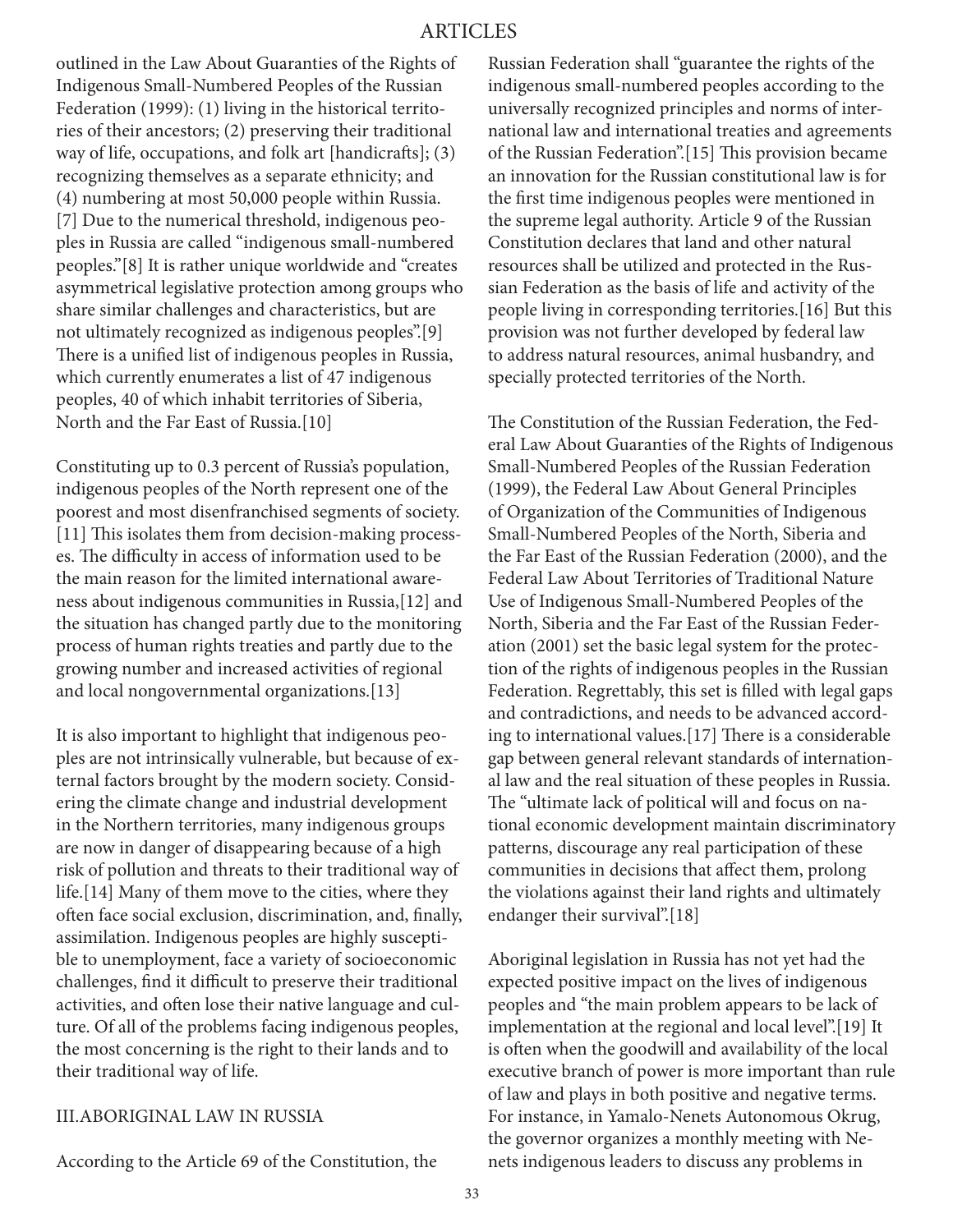## ARTICLES

their communities, while in Kamchatka Kray a Council was created to deal with regional indigenous issues. [20] Aboriginal law improvement in Russia is a crucial and important task today to bring the rule of law and justice back to the people.[21]

#### IV. INDIGENOUS PEOPLES' RIGHTS IN RUSSIA

A rights-based, equitable dialogue between the government and indigenous peoples is mostly absent in recent years in Russia. Indigenous peoples' rights are considered something which are "granted" by the state and revoked again when needed.[22] Unlike some other industrialized nations, Russia has never acknowledged that indigenous peoples have been subjected to conquest, exploitation, oppression and marginalization and, thus, has never begun to address the legacy of the historical injustice they have suffered.[23]

During the Soviet era, the Committee of the North had created autonomous administrative regions (national acreage) and districts (national raiony) in order to protect indigenous peoples.[24] Nevertheless, the ambitious measures of such representation has not been achieved and indigenous peoples do not participate in governance of their territories.[25] Article 6 of the ILO Convention 169 requires governments to consult indigenous peoples whenever consideration is being given to legislative or administrative measures which may affect them directly and establish means by which these peoples can freely participate at all levels of decision-making in institutions and bodies responsible for policies and programs which concern them. [26] The 1999 "Guaranties" law allows for representation quotas for indigenous peoples within legislative bodies of the regional and local level.[27] Currently though, no such quota system, nor permanent seats for indigenous representatives exist in the federal or the regional level. Indigenous peoples asked for the establishment of an Indigenous Parliament, in the same manner as the Saami Parliaments in Scandinavian countries, but the first relevant draft federal law submitted to the Russian Parliament was rejected.[28]

#### A. Land Rights

Land rights is still the most important issue for indigenous peoples living in Russia. The economic transformation in Russia needs to be supported through institutional development, especially through the

allocation of property rights in a manner that protects local economies and allows the indigenous population to participate in decision making as well as share in the benefits of development.[29]

The separation of competences concerning land rights between the federal and the regional authorities is still not clear.[30] According to the Article 72 of the Russian Constitution, the subjects of the Russian Federation have joint responsibility with the Russian Federation over issues of possession, use and management of the land, natural resources, and water.[31] At the same time, Article 36 asserts that the conditions and the order of the use of land are to be subject to federal law.[32] This framework has led to conflicting legislation and a legal vacuum in land law in Russia.[33] The 1999 "Guaranties" law protects the right of indigenous peoples to own and use, free of charge, various categories of land required for supporting their traditional economic systems and crafts.[34] In other words, the land is not protected just for the mere fact that indigenous peoples have been living there, but because the land is necessary for the traditional economic system of the indigenous community.[35]

The Federal Law "about Territories of Traditional Nature Use of the Indigenous Minorities of the North, Siberia and the Far East of the Russian Federation" is also ineffectual. No single territory of traditional nature use was created on federal level since that law was adopted.[36]

Possibly the main problem in creating such territories is that the decision-making process is concentrated in the hands of the government, and little attention is given to the interests of indigenous peoples. The law on territories of traditional nature use does not give indigenous peoples any role in identifying the size of such territory. Article 9 of the law states that borders of the territory of traditional nature use are provided by authorities only.[37] Such an approach ignores indigenous people's interests, disregards their special connection to the land, and excludes them from participating in defining the borders of the territories of traditional nature use.[38] These issues have a particular urgency because of the increasing interest among extractive businesses in the Russian North.[39]

#### B. Traditional Activities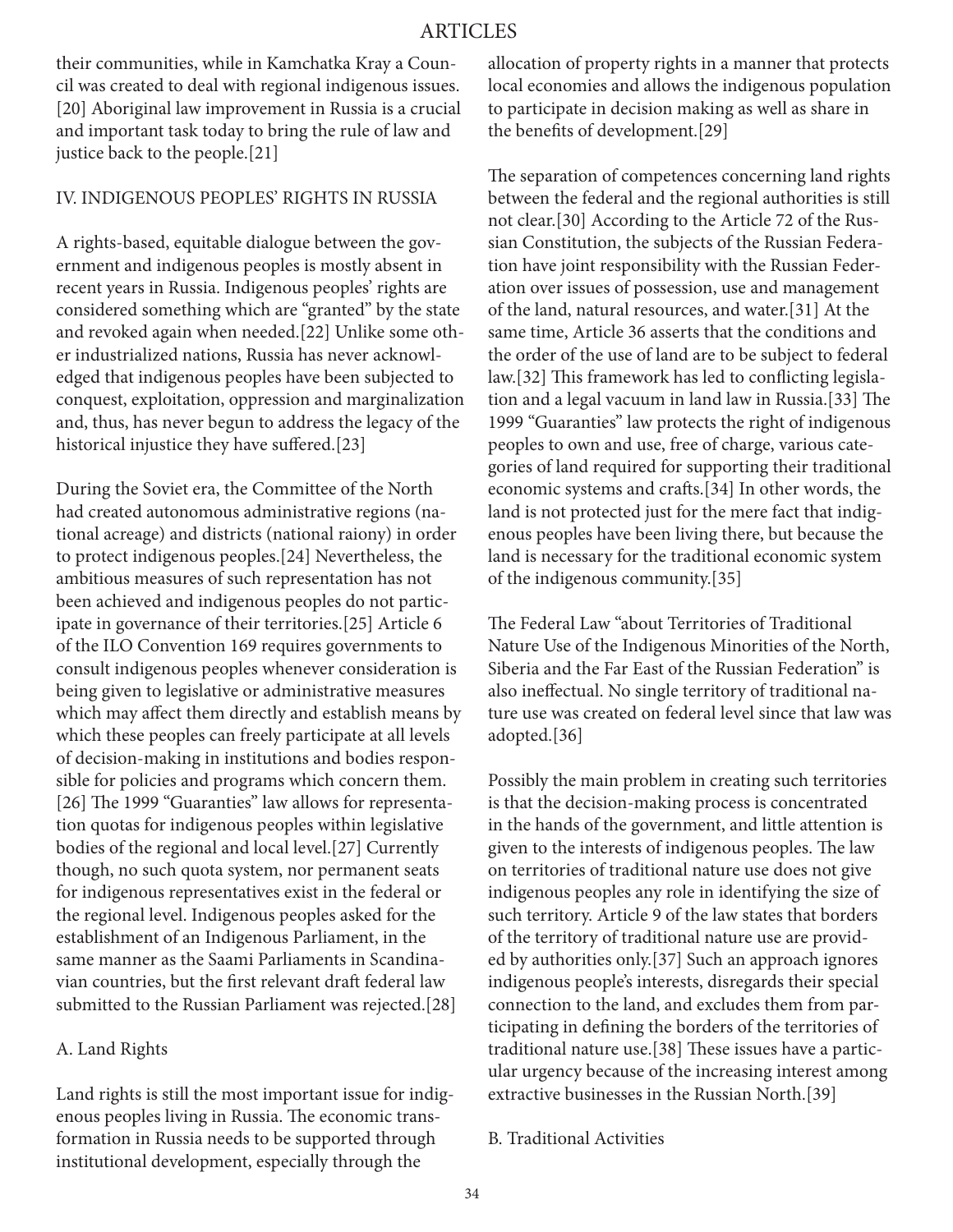

KHANTY BEAUTY WITH CHUCKA GIRL BY FLICKR USER IRINA KAZANSKAYA CC-BY-2.0.

Setting land ownership aside, indigenous rights to traditional activities are also currently under severe threat.[40] There is a problem with indigenous peoples' right to priority licensing implementation and therefore the licenses to fish and hunt often go to commercial stakeholders rather than indigenous peoples. Such a practice became the norm in Russia and gave rise to a recent complaint from Sami, an indigenous people living in the North of Russia, to the UN against the actions of the regional government about the transfer of the pasturelands in a long-term lease to a hunting club.[41] Traditional activities and access to natural resources is a part of the right to a healthy environment and an essential part of the right to life for indigenous peoples.

Article 15 of the ILO Convention 169 fixes indigenous peoples' rights to participate in the use, management and conservation of the natural resources pertaining to their lands.[42] Even though the 1999 "Guaranties" law complies with the abovementioned standards, there are no proper consultations with indigenous peoples about exploration or exploitation of natural resources in areas where they live, no compensation for the lands utilized by the state or business entities, and no environmental assessments take place.[43]

Indigenous peoples often have no participation in the benefits of commercial activities on their territories as the benefits are usually divided between the federal, regional, and local governments, to which indigenous communities do not have access.[44]

The 1999 "Guaranties" law declares that indigenous peoples have the right to protect their lands and traditional way of life.[45] Ecological and ethnological examination should be done before any resource extraction is commenced on the lands of indigenous peoples. Nevertheless, this provision is ineffective, for the reason that the mechanism for such examinations has not been defined and developed on the federal level.

In the Republic of Sakha (Yakutia), one of the northern territories of Russia, a regional law was adopted in 2010 on ethnological expertise[46] that is supposed to be held prior any commercial projects on the territories of indigenous peoples to research the socio-cultural context of the development on the particular ethnic group.[47] However, many companies do not consider it binding due to the fact that it is a regional law and, therefore, not applicable to projects carried out on a federal or supra-regional level.[48]

## V. CONCLUDING REMARKS

It is a significant challenge to find a way to combine economic benefits with the preservation of unique ecosystems and indigenous communities in the North. It is, therefore, important to emphasize indigenous peoples' connection to the land and subsistence off its natural resources. Their lifestyle, which is rooted in sustainable development, requires a different way of thinking compared to most modern-day populations which do not rely on subsistence.

While Russia may have positive intentions and solid laws on the books, operationalization and implementation of these laws in terms of actual consultation and participation outcomes for indigenous communities is still lags behind.[49] Rapidly evolving indigenous industry relationships and different stakeholders' expectations raise many important issues, such as human rights, negotiation processes regulation, and corporate social responsibility. "Something must be done to align the purposes of, and incentives at play in the gulf between, international investment law and indigenous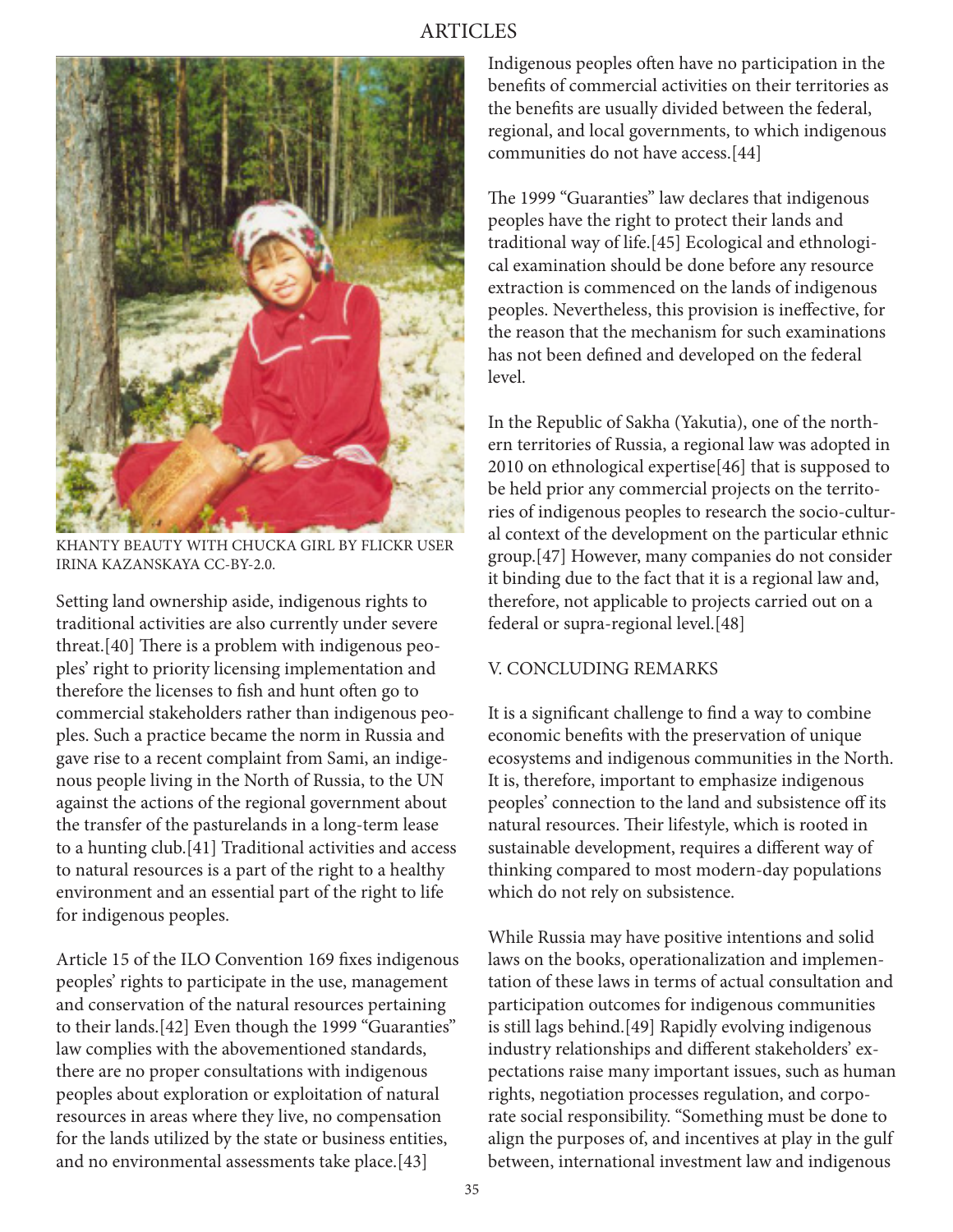## ARTICLES

## rights".[50]

Apart from developing national legislation and implementing international standards, it is significant to strengthen local management capacity and provide for the enforcement of laws designed to protect rights of indigenous peoples in Russia. It is critical to ensure that indigenous peoples have a proper governance structure, decision-making power, and capacity to participate effectively in the achievement of their development goals.

It is vital to bring to the fore the internationally recognized principle of free, prior and informed consent of indigenous peoples concerning any proposed commercial development on their territories in Russia. Commercial enterprises must recognize indigenous peoples as equal partners and allow them opportunity to co-manage profitable projects. It is indispensable to protect the environment and lands of indigenous peoples as well as their traditional way of life and traditional natural resource use. Indigenous peoples should benefit from natural resources' possession on their land instead of becoming a hostage of it and suffer oppression and degradation from its exploitation. International law provides efficient tools and mechanisms to protect indigenous peoples' interests in face of any threats connected to the exploitation of natural resources on their territories.

In 2019, the ILO celebrates the 100 year anniversary of its formation in Geneva. It is also the 30 year anniversary of the ILO Convention 169 that was signed on June 27, 1989. This Convention remains the pinnacle achievement of the trade union movement's legacy of solidarity with indigenous and tribal peoples.[51] The ILO Convention 169 remains the only international Convention that can be ratified that deals directly with the rights and cultures of indigenous peoples.[52] The principles enshrined in the Convention formalized a more expansive view of the rights of indigenous peoples in international law, including the United Nations Declaration on the Rights of Indigenous Peoples (UNDRIP).[53] The Convention has also influenced the World Bank's operational guidelines on indigenous peoples, OD 4.20.[54]

And even if a country has not ratified the Convention yet, it can still use its provisions as guidelines. For instance, Germany has not ratified Convention 169,

but its development policy for cooperation with indigenous and tribal peoples in Latin America is based on the Convention.[55] Finland has not yet ratified Convention 169, but it has tried to meet many of the provisions of the Convention in the Saami Act of 1995.[56] Russia has not ratified ILO Convention 169, arguing the definition of indigenous peoples and the land ownership rights in the Convention do not meet the requirements of Russian legislation.[57] Undoubtedly, it is a good time to reevaluate the legacy of the ILO Convention 169 for indigenous peoples' rights development and take the steps necessary to meet its provisions in the Russian Federation and further its ratification.

<sup>\*</sup> Ruslan Garipov is an Adjunct Professor at American University School of International Service teaching on Contemporary Russia and Arctic Sustainable Development and Indigenous Peoples' Rights. He is former fellow in the Polar Institute at the Woodrow Wilson Center. Prior to this fellowship, Garipov worked as a Legislative Analyst & Legal Assistant at Homer Law Chartered, a DC-based law firm that focuses on American Indian tribes and Alaska Natives. In 2017, Garipov also worked as a Consultant at the World Bank Group on a project concerning labor market integration of indigenous youth in Russia's Republic of Karelia.

<sup>1</sup> Lee A. Farrow, Alexis in America: A Russian Grand Duke's Tour, 1871-1872 144 (2014).

<sup>2</sup> See Univ. of Mass. Amherst, DEFA Film Library, https://ecommerce.umass.edu/defa/research/genres.

<sup>3</sup> Jennifer R. Rabodzeenko, Russian "Indianists": A Romance with the Image of the North American Indian, 2 ANTHROPOLOGY OF EAST EUR. REV. 56, 56 (1995).

<sup>4</sup> For instance, people in Russia often mock Chukchi who are an aboriginal people in Russian border region with the United States and the most known indigenous population in the North. Meanwhile, not many people in Russia are aware of the strong warrior culture, fearlessness among Chukchi and their victories in battles during the colonization.

<sup>5</sup> Alexandra Xanthaki, Indigenous Rights in the Russian Federation: The Case of Numerically Small Peoples of the Russian North, Siberia, and Far East, 26 HUM. RTS. Q. 74, 80 (2004). 6 General Recommendation on the Administration of Juvenile Justice, Comm. on the Rights of a Child on Its Twenty-Second Session U.N. Doc. CRC/C/90 (1999).

<sup>7</sup> Russian Federal Law of 30 Apr. 1999 No 82-FZ 'About Guaranties of the Rights of Indigenous Small-Numbered Peoples of the Russian Federation.' (Art. 1).

<sup>8</sup> V.A. Kryazhkov, R.Sh. Garipov, ILO 169 Convention and Russian Legislation on Indigenous Minorities, 9 State & Law 52, 58 (2019)

<sup>9</sup> Alexandra Tomaselli, Anna Koch, Implementation of Indigenous Rights in Russia: Shortcomings and Recent Developments, 5 THE INT'L INDIGENOUS POL'Y J. 1, 2 (2014).

<sup>10</sup> Russian Federation Government Decree of 24 Mar. 2000 No. 255, 'On the Unified List of the Indigenous Small-Numbered